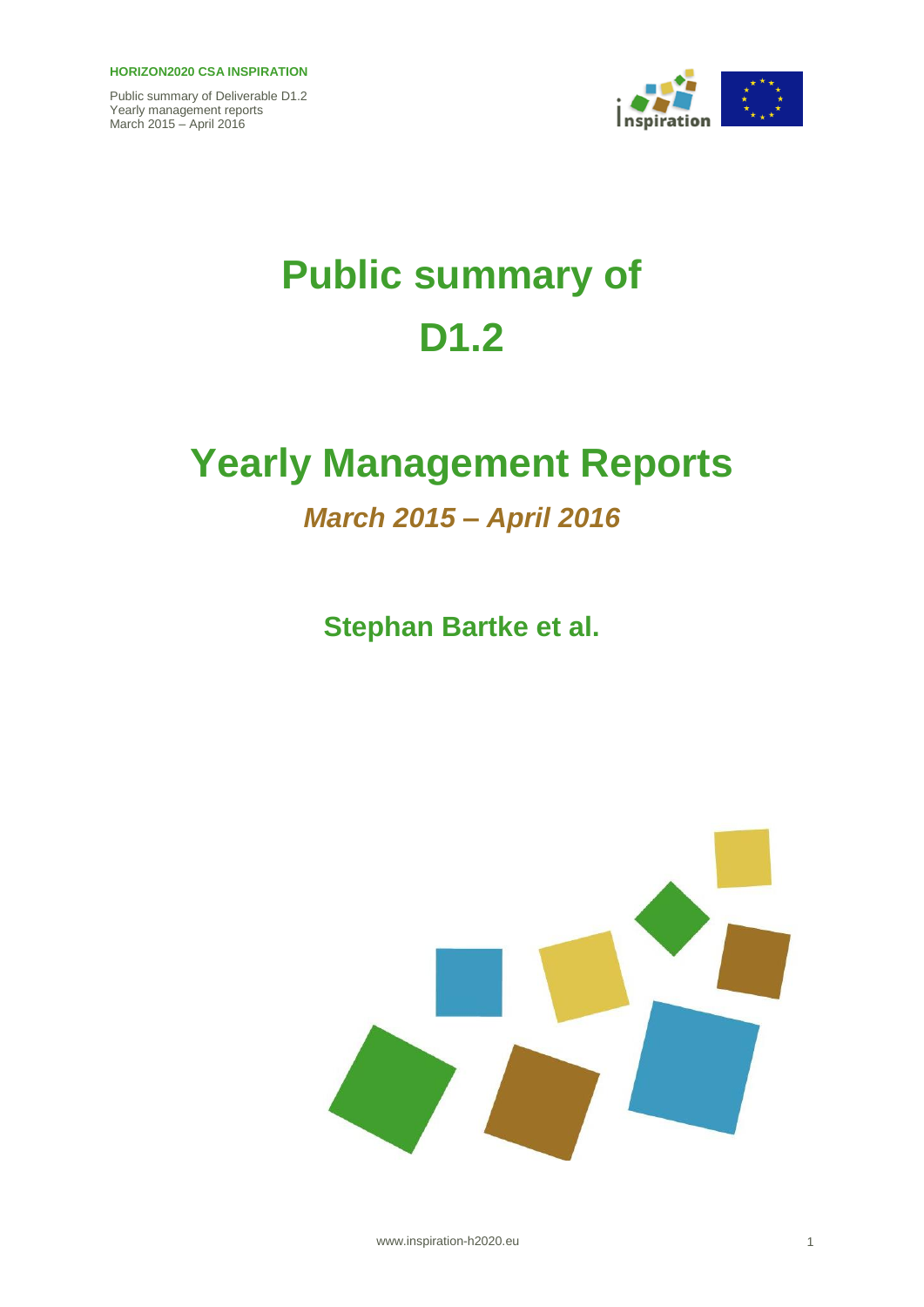#### **HORIZON2020 CSA INSPIRATION**

Public summary of Deliverable D1.2 Yearly management reports March 2015 – April 2016



### **Document information**

| Project acronym:             | <b>INSPIRATION</b>                                                                                                                                                      |
|------------------------------|-------------------------------------------------------------------------------------------------------------------------------------------------------------------------|
| Project full title:          | INtegrated Spatial PlannIng, land use and soil management Research<br><b>ActTION</b>                                                                                    |
| Project type:                | Coordination and Support Action (CSA)                                                                                                                                   |
| EC Grant agreement no.:      | 642372                                                                                                                                                                  |
| Project starting / end date: | $1st$ March 2015 (month 1) / 28 <sup>th</sup> February 2018 (month 36)                                                                                                  |
| Website:                     | www.inspiration-h2020.eu                                                                                                                                                |
| Document status / date:      | 01/04/2016                                                                                                                                                              |
| Deliverable No.:             | D1.2 (Public Summary)                                                                                                                                                   |
| Responsible participant:     | UBA (participant number 1)                                                                                                                                              |
| Due date of deliverable:     | 01/05/2016                                                                                                                                                              |
| Actual submission date:      | 29/04/2016                                                                                                                                                              |
| Dissemination level:         | X PU - Public                                                                                                                                                           |
|                              | PP - Restricted to other programme participants*                                                                                                                        |
|                              | RE - Restricted to a group specified by the consortium*                                                                                                                 |
|                              | CO - Confidential, only for members of the consortium*                                                                                                                  |
|                              | $(* = including the Commission Services)$                                                                                                                               |
| Authors:                     | Stephan Bartke (UBA), Detlef Grimski (UBA), Jos Brils & Linda Maring<br>(DELTARES), Franz Makeschin (DIU), Paul Nathanail (UNOTT),                                      |
| Contact:                     | Dominique Darmendrail & Valérie Guérin (BRGM)<br>INSPIRATION Coordinators Detlef Grimski (UBA): detlef.grimski@uba.de<br>or Stephan Bartke (UBA): stephan.bartke@uba.de |

#### To be cited as:

Bartke S, Grimski D, Brils J, Maring L, Makeschin F, Nathanail P, Darmendrail D, Guérin V (2016): Yearly Management Reports – months 1-14. Public summary as of 29.04.2016 of deliverable D1.2 of the HORIZON 2020 project INSPIRATION. EC Grant agreement no: 642372, UBA: Dessau-Roßlau, Germany.

#### Disclaimer:

This document's contents are not intended to replace consultation of any applicable legal sources or the necessary advice of a legal expert, where appropriate. All information in this document is provided "as is" and no guarantee or warranty is given that the information is fit for any particular purpose. The user, therefore, uses the information at its sole risk and liability. For the avoidance of all doubts, the European Commission has no liability in respect of this document, which is merely representing the authors' view.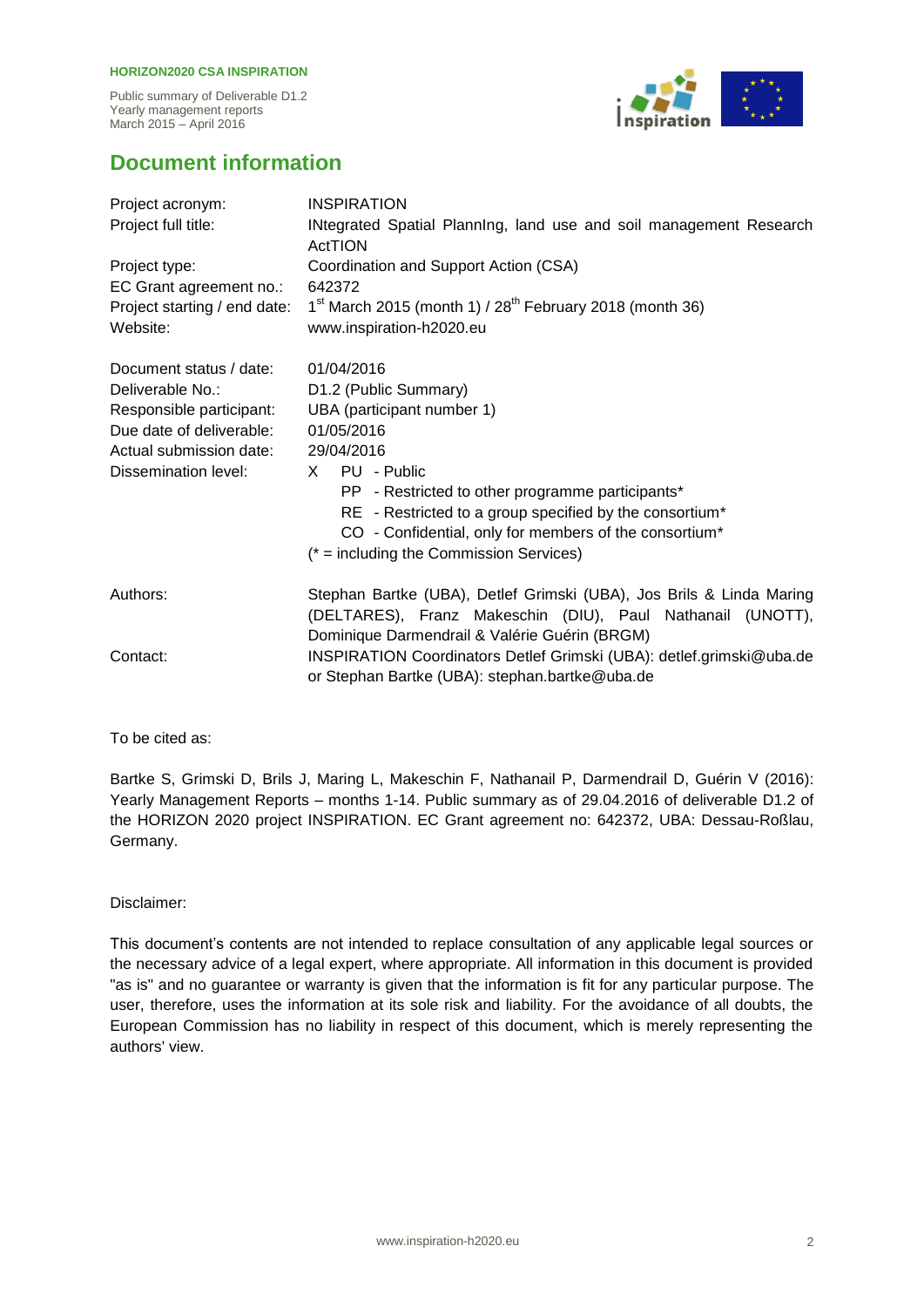

### **1 Summary of the context and overall objectives of the project**

The way we steward soil resources and manage our land use activities is central to ensuring Europe's transition to a sustainable future for its citizens and its global partners. Research and knowledge dissemination are fundamental to securing soils and land for next generations, for competitive economies and healthy landscapes. Clever use of the services provided by the soil-sediment-water system (SSW-system) provides solutions for meeting societal needs and for overcoming societal challenges.

**The aim of the Coordination and Support Action INSPIRATION** is to establish and promote the adoption of a Strategic Research Agenda (SRA) for land use, land use changes and soil management in the light of current and future societal challenges. Main objectives are:

- Formulate, consult on and revise an end-user oriented SRA
- Scope out models for implementing the SRA
- Prepare a network of private and public funding institutions willing to fund the SRA.

**Horizon 2020** calls for research and innovation that helps Europeans achieve meaningful, harmonious and lasting existence in the face of significant driving forces. The INSPIRATION work programme is to derive a SRA to directly address these **challenges** through understanding the SSW-system and identifying land use and land management practises that:

- Contribute to food security and food safety
- Ensure secure supplies of safe drinking water
- Secure energy supply and distribution
- Reduce raw material and resource consumption
- Ensure efficient use of natural resources
- Contribute to climate change mitigation and societal adaptation.

INSPIRATION stands for INtegrated Spatial PlannIng, land use and soil management Research AcTION. The consortium comprises 22 European partners from 17 countries. The network's actions to achieve its objectives are based on **a multi-stakeholder, multi-national and interdisciplinary, demand-driven approach** that covers the diversity of stakeholders (public bodies, business, science, citizens and society) and the variety of relevant public and private funders.

The vehicle to engage with all relevant stakeholders across Europe is a National Focal Point (NFP) in 17 countries. Between March 2015 and March 2016, the NFPs interviewed National Key Stakeholders (NKS), performed a desk study and organized workshops – engaging with about 500 stakeholders of funders, end-users and researchers across the various soil and land management disciplines. The goal of these exercises was to gather information and support the main objectives as stated above. Moreover, at the European level networks, e.g. from industry, policy-making and regulation, are invited to share their experiences, research demands and funding interests.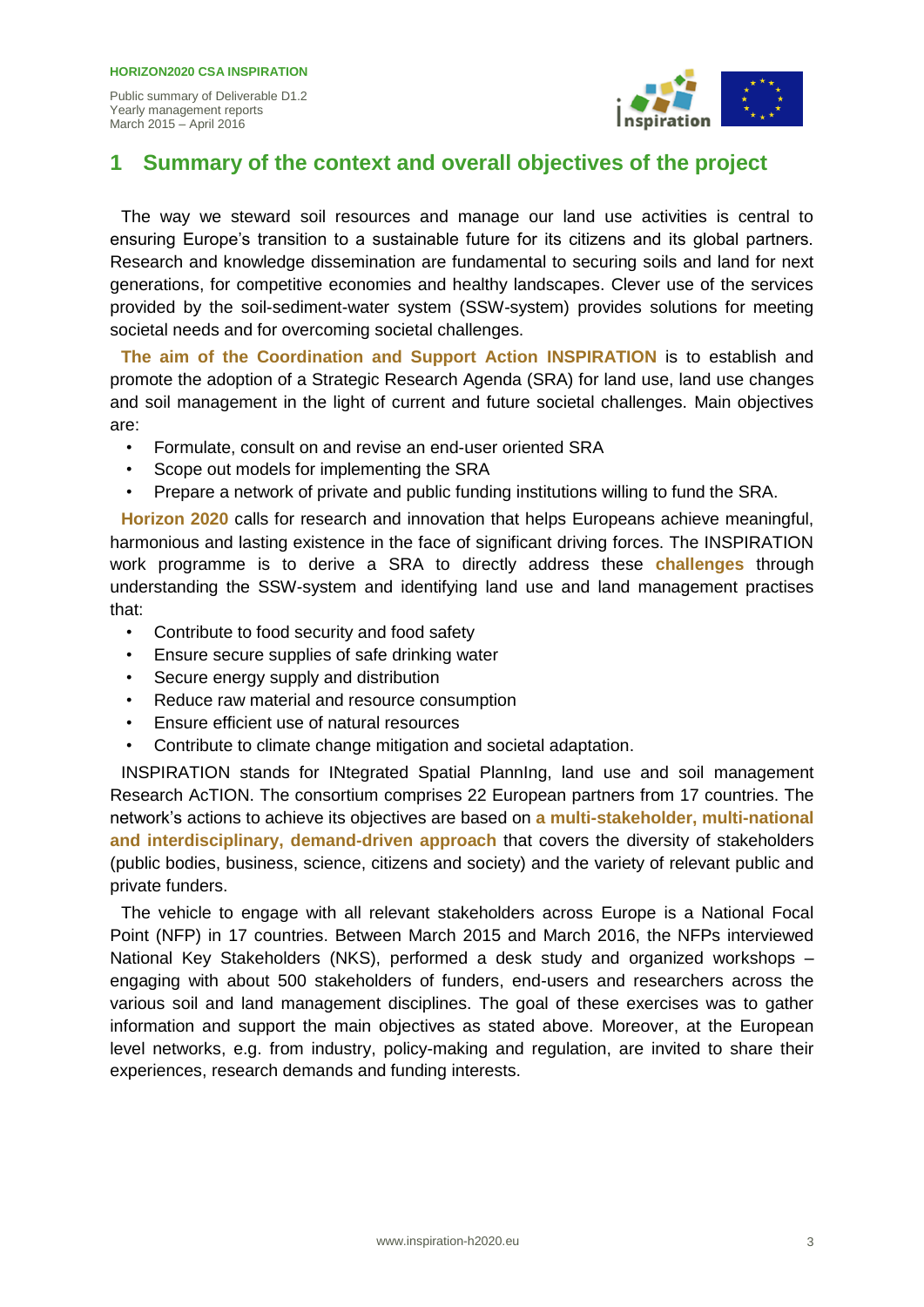

The outcomes of the collation of demands for research from industry, end-users and funders are taken up and reviewed under **four integrative themes**:

- Resources demand and efficiency
- Natural capital

March 2015 – April 2016

- Land management
- Net impact on global, EU and local scale.

This is done in order to structure information into **thematic knowledge needs** to satisfy the as yet unmet societal challenges and to ensure that research and knowledge dissemination will contribute primarily to enable meeting these challenges.

Based on these results, a cross-country and cross-discipline dialogue will subsequently be organized among the relevant user groups, private and public funding institutions and scientific communities in Europe in order to reach **a trans-national, prioritized SRA and a model for execution of this SRA**. Thus a framework for future research calls will be produced which will give private and public funders confidence that for each Euro they spend, they will get multiple Euros worth of knowledge in return.

INSPIRATION is coordinated by the German Environment Agency (UBA) and structured in five work packages (WPs) to achieve an efficient realisation of the project's objectives:

**Project Management is handled in WP1**. It is to ensure an appropriate general management and organisational platform for the network to safeguard that all aspects of the project are well integrated and coordinated, including:

- Liaison between the consortium and the European Commission
- Handling contracting, financial administration and progress (periodic) reporting
- Submission of deliverables in a timely manner
- Support of the Core Group as key decision body in the consortium.

Towards the final phase of the project, WP1 will organize INSPIRATION's final conference.

In the first year of the project, the main objective of **WP2 "Demands of research from industry, end-users and funders (State-of- the-art at national levels)"** was to collate, review and synthesize for each country participating in INSPIRATION the following information:

- Demand-driven suggestions for the SRA, i.e. suggestions from the perspective of industry, end-users and funders
- Experiences regarding the exploitation of scientific knowledge to improve business opportunities and/or tackle other societal challenges
- Predominantly used as well as promising alternative funding schemes, mechanisms, programs for knowledge production and dissemination
- Experiences regarding the use of any trans-national, common budget for scientific knowledge production related to the scope of INSPIRATION.

This was done keeping the tackling of the societal challenges in mind. National key stakeholders (consisting of the most relevant funders, end-users and researchers in soil, land use and land management) had a central role in WP2 as they were consulted in interviews and national workshops. The national reports resulting from WP2 are used in WP3 and WP4.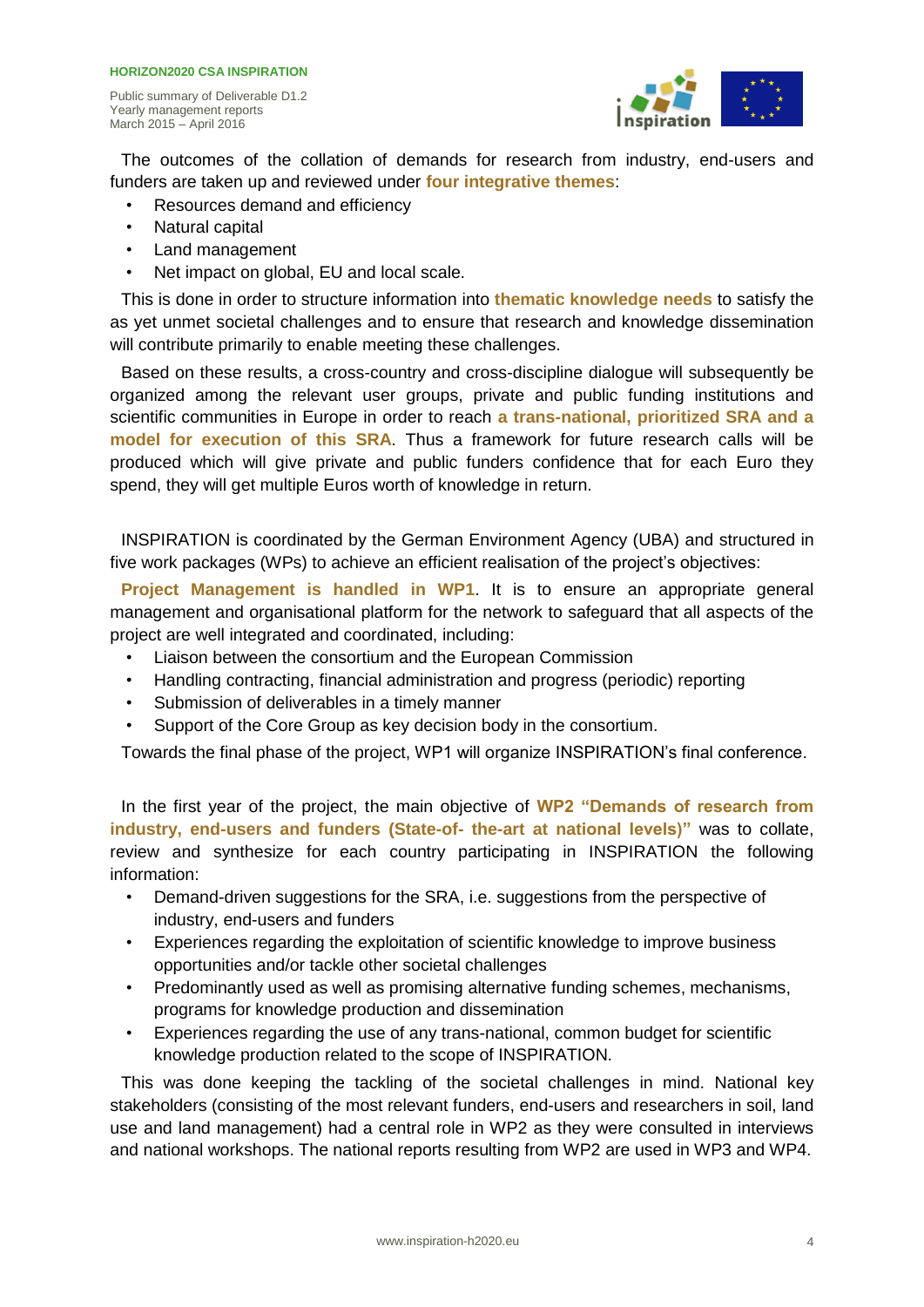#### **HORIZON2020 CSA INSPIRATION**

Public summary of Deliverable D1.2 Yearly management reports March 2015 – April 2016



The objectives of **WP3 "Transnational commons aggregated under integrated themes"**  are to:

- Achieve an overview of the transnational shared demands and experiences grouped under the four integrated themes based on the national reports
- Prioritise and elaborate the topics that could be included in the SRA (to be developed by WP4) under specific themes:
- Elucidate the opportunity to match (to be done under WP4) individual stakeholders (as funders) to specific SRA topics that could be shared transnationally.

The objectives of **WP4 "Developing, delivering and match-making of a strategic research agenda"** are to:

- Develop the SRA for activities on soil, land-use and land management
- Explore and where feasible establish a match between the SRA and national funders potentially willing to fund collaboratively a specific part of the SRA
- Map out funding models for delivering the SRA.

WP5 **"International dissemination and communication"** is to facilitate effective communication within the INSPIRATION project with and all stakeholder communities willing to contribute to the development and ultimate delivery of the SRA. WP5 objectives are to:

- Disseminate project results to the relevant societal and policy stakeholder groups and scientific communities in Europe and beyond
- Support quality assurance for INSPIRATION by appointing and engaging with an International Advisory Board composed of key representatives of international initiatives dealing with land and soil management challenges
- Organise policy review and gap analysis workshops
- Ensure also that needs of stakeholders are met who are not directly participating in INSPIRATION, especially policy related parties and funding institutions
- Motivate different stakeholder communities in Europe to take up INSPIRATION's key deliverables (developed in WP4).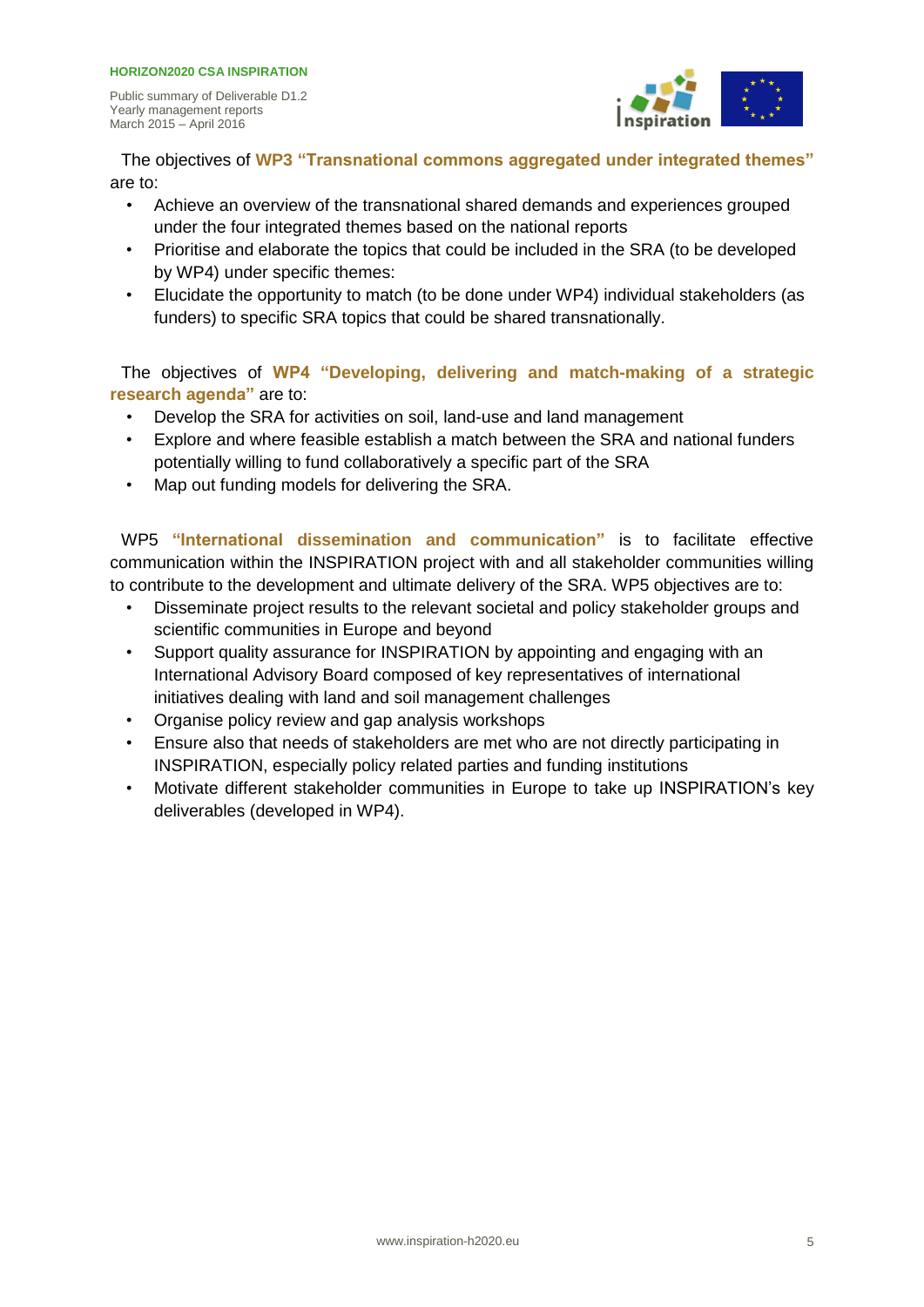

## **2 Work performed from the beginning of the project to the end of the period covered by the report and main results achieved so far**

INSPIRATION is structured in five work packages (WPs). The Coordination and Support Action started in March 2015. As of April 2016 the following work has been conducted and main results achieved:

#### **WP1 – Project management**

#### **Task 1.1: Project management**

A kick-off meeting took place in Berlin, 1-2 April 2015. The project managing Core Group met face to face on 31 March 2015, 2 December 2015 and 10-11 March 2016 and has monthly online meetings.

A Consortium Agreement between all INSPIRATION partners was established. During the reporting phase, issues demanding an amendment of the Grant Agreement have been identified (e.g. accession interest of new beneficiaries) and are being negotiated within the consortium, concerned third parties and with the European Commission's services. The EC's scientific project officer has been informed regularly on the progress of the project.

Semi-annual activity reports facilitate a regular and iterative evaluation of the project's progress. Including this report (D1.2), 12 deliverables and 5 milestones due so far were submitted or achieved on time.

#### **Task 1.2: Final conference**

Lessons learned from participation in events so far, will be considered in organizing INSPIRATION's final conference, which is scheduled to take place by end 2017.

#### **WP2 – Demands of research from industry, end-users and funders (State-of-the-art at national levels)**

#### **Task 2.1: Kick off with National Focal Points (NFPs)**

With NFP input at the INSPIRATION kick-off meeting, deliverable D2.1 "Memorandum of Understanding on how the National Focal Points should execute their tasks" was achieved.

#### **Task 2.2: Registry of National Key Stakeholders (NKS)**

For each country, NKS were approached and an overview of a balanced group was established (with funders, end-users, researchers and different organisations) as documented in deliverable D2.2 "Registry of National Key Stake-holders cooperating in INSPIRATION".

#### **Task 2.3: Prepare a harmonized template for information collation**

A template for interviews of the NKS by the NFPs was prepared and discussed with WP5 (for coherence with a policy workshop) and the coordinator. Thereafter this template was discussed in depth in a full-day NFP training session (22-23 June 2015, Vienna). Comments of the International Advisory Board were included, leading to deliverable D2.3 "Template for national information collation".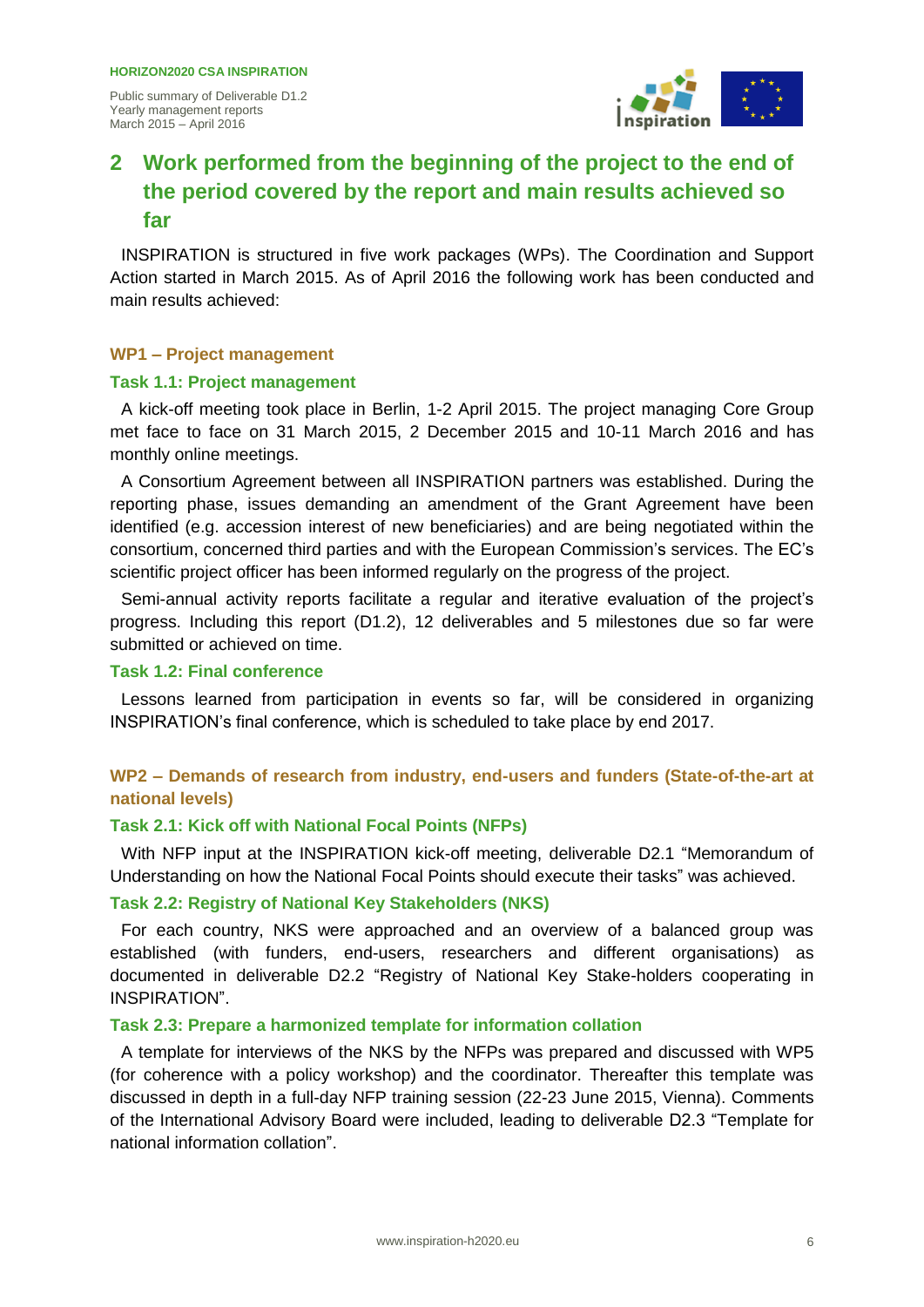

#### **Task 2.4: Collate information at national levels**

By autumn, information collation by the NFPs was conducted in all countries, by desk study and interviews with 374 NKS, about 20 NKS per country.

#### **Task 2.5: Review and synthesise the collated information**

The NFPs organized and conducted nationally workshops, where the collated information was reviewed, synthesized and prioritized with the national NKS and additional experts (in total 468 involved persons). A draft of the "National reports on collated information following the template" (D2.4) was prepared and consulted with the Core Group. Considering further review by the NKS and IAB – and achieving milestone MS4 – deliverable D2.5 "National reports with a review and synthesis of the collated information" concluded the WP2 activities in February 2016 (month 12).

#### **WP3 "Transnational commons aggregated under integrated themes"**

#### **Task 3.1: Initial meeting of WP3 and core group**

WP3 officially started in month 13. Building up on preparatory meetings (Berlin, 26 May 2015; Scheyern 6-7 October 2015), the team met with the Core Group on 10 March 2016 in Berlin leading to an "Agreement on detailed approach for evaluation & synthesis of the WP2 reports" (D3.1), which was also reviewed by IAB members.

#### **Task 3.2: Desk study**

This task started with Theme Leaders assessing the relevance of national research topics for common themes based on the conceptual model of INSPIRATION. A first set of crosssectoral research issues was identified (e.g. soil quality, conflicts of land use, development impact assessment methodology), which is to be presented to NFPs during a WP3 workshop end of April to reassure relevance of the thematic themes from national representatives' points of view. The analysis is further supported by a text-content analysis. Further content assessment and iterative revisions with stakeholders will be conducted, e.g. in a next workshop to take place with NKS in Faro, Portugal in June 2016.

#### **Task 3.3: Transnational multi-stakeholder workshop**

Preparation of this workshop, which is to review and quality check the identified crossnational and cross-sectoral research issues, has been initiated.

#### **Task 3.4: Conclusive review and synthesis of collated results**

This task will conclude WP3. In a meeting with the Core Group, results will be evaluated in order to agree upon the topics, priorities, potential coalitions that will enter the matchmaking process in WP 4.

**WP4 "Developing, delivering and match-making of a Strategic Research Agenda (SRA)"** will start in month 20. The WP-Leader has participated next to Core Group meetings in a WP meeting with WP1, WP2 and WP5 (Paris, 18 May 2015) in order to prepare and link WP4 activities.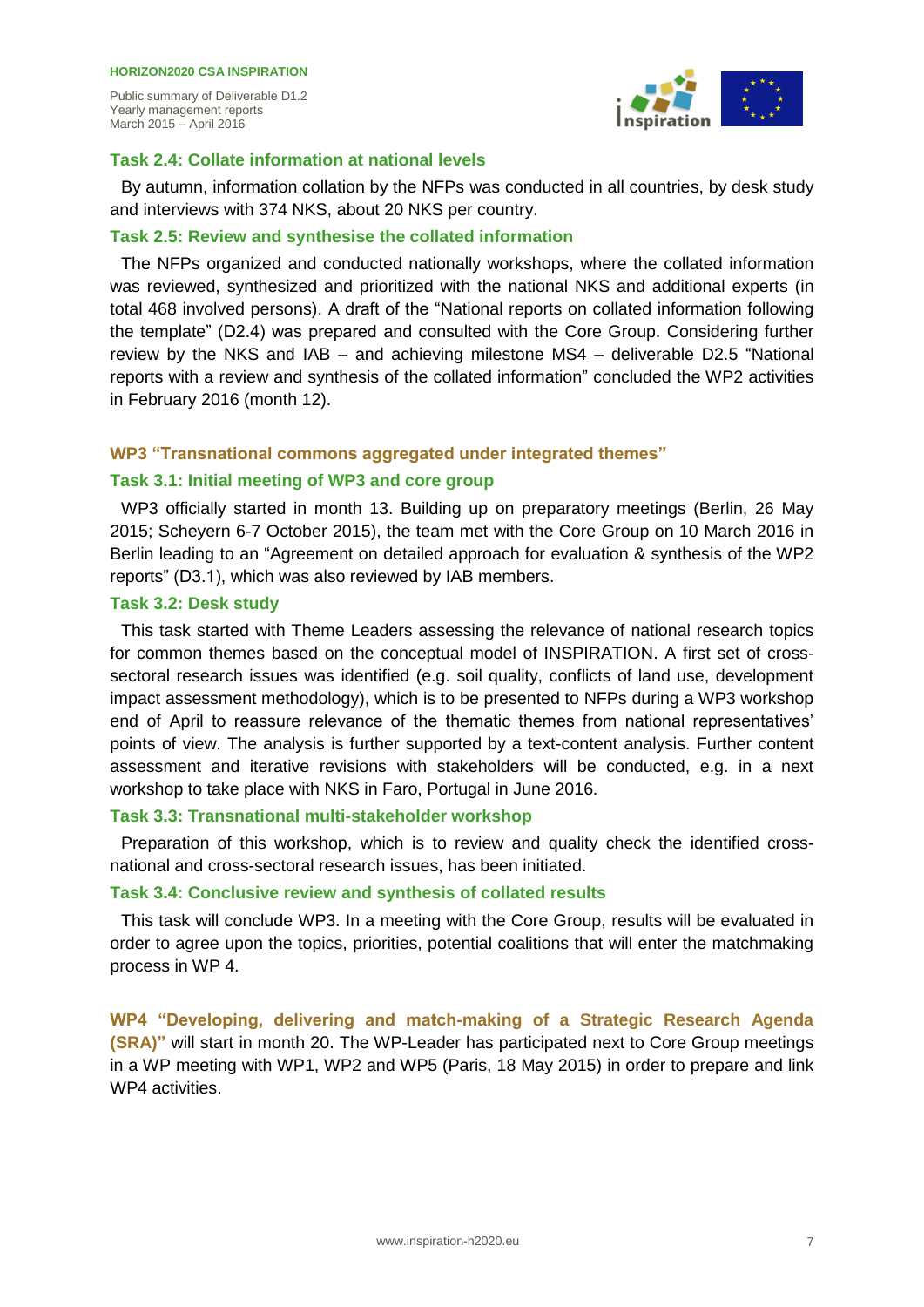

#### **WP5 – International Dissemination and Communication**

#### **Task 5.1 International Advisory Board (IAB)**

For providing expert review and support an IAB was set up, which is composed of experts representing international initiatives dealing with land and soil management challenges. In line with achieving milestone MS1, a "First International Advisory Board meeting" took place back-to-back with the kick-off meeting in Berlin. IAB recommendations have been reflected in deliverable D5.2 "Results policy workshops and IAB recommendations". Activities of the IAB during the first year are tracked in deliverable D5.4 "IAB annual report".

#### **Task 5.2: Policy-oriented workshop with policy makers and impacted stakeholders at an early stage**

The SRA will cover numerous thematic policies implemented at European or regional scales. Complementing the WP2 collation of inputs, visions and needs at the European scale were to be collected through a policy-oriented workshop (Brussels, 30 June - 1 July 2015). Results (available online – achieving milestone MS13 "Policy oriented workshops") and IAB recommendations are presented in deliverable D5.2.

**Task 5.3: Setting up policy oriented workshop towards the end for contribution to the SRA** will be in a later project stage.

#### **Task 5.4: Dissemination of SRA and the proposed implementation models**

As a key means, the website www.inspiration-h2020.eu was launched on 28 June 2015 and is update regularly (fulfilling the deliverable D5.1 "Website and internet operational"). Subpages for each INSPIRATION country are available in respective national languages to allow a maximum of stakeholders to have access to information. Contributing to milestone MS2 "INSPIRATIONs website and intranet operational", also a collaborative intranet was created.

A project communication plan has been developed and is detailed in deliverable D5.3 "communication plan and its update". To facilitate stakeholder engagement, contacts have been established with networks in Europe, including NICOLE, SedNet, ICCL, but also beyond Europe, e.g. ALGA. Information about INSPIRATION was disseminated through articles, websites, a newsletter, via social media (in particular twitter® and LinkedIn®) and participation in workshops and conferences, e.g. with special sessions at Global Soil Week, AquaConSoil, AESOP and Sednet conferences.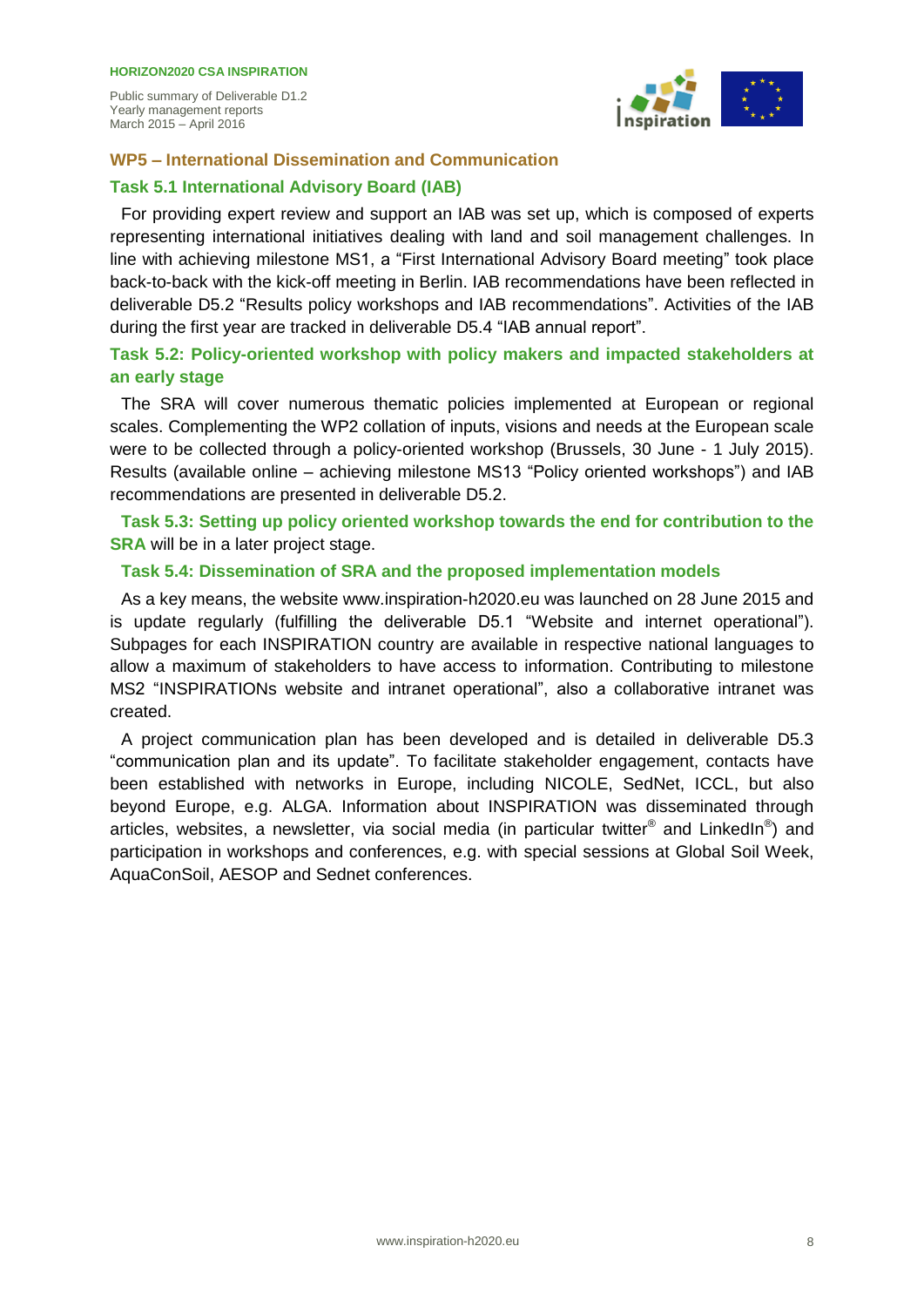

## **3 Progress beyond the state of the art and expected potential impact (including the socio-economic impact and the wider societal implications of the project so far)**

Soil and land use management needs to focus on sustainable use of natural capital and resources. It needs to understand the potentials, functioning and limits of the Soil-Sediment-Water-system. The underlying premise of INSPIRATION is that land and soil services are fundamental for meeting societal needs (food, drinking water, energy production, shelter, infrastructure) and overcoming societal challenges (climate change mitigation and adaptation, increasing demands on non-renewable natural resources, environmental justice).

**The main aim of INSPIRATION is to develop a Strategic Research Agenda (SRA) to inform environmentally friendly, socially acceptable and economically affordable soil and land use management that meets societal needs and challenges.** Thereby, INSPIRATION strives to make a difference through both i) the legitimacy of the demand driven basis of the SRA for land and the SSW-system, land-use changes and soil management in Europe and ii) a strongly independent promotion of the mutual benefit of cooperation by funders in its delivery through various fit-for-purpose funding models.

#### **Agreed vision and SRA**

INSPIRATION will help achieve integrated and interdisciplinary action in the next decade by implementing the SRA through agreed common initiatives which reflect societal challenges along with the individual demands of funding agencies and private partners. The bottom up process of INSPIRATION will identify synergies between existing institutions and programs. "Knowledge requirements" and INSPIRATION's dissemination and communication actions are designed to establish a long term "reform process" at the institutional and programme level. A key success indicator will be the declarations of interest of cooperation for the developed SRA.

#### **Connecting/network of national funding agencies: synergies**

INSPIRATION contributes to matching Europe's funding agencies by developing shared research and innovation (R&I) programs at different implementation levels to deliver better value for money knowledge creation and transfer. Via the bottom-up approach at national level (interviews, national workshops and NKS-WP3 workshop) and European level (via policy-oriented workshops) a match-making process is initiated: individual funders are matched to, for them, recognizable, specific, transnational SRA topics. Thus INSPIRATION will propose R&I themes and topics at different levels of cooperation and motivate active participation during the final consultation process. The process will improve coordination of EU and Member State/associated country R&I programmes on a short, medium and long term basis. It will also include opportunities for initiatives on policy related programmes, like INTERREG, LIFE or URBACT. The nature and volume of engagement by stakeholders in the opportunity provided for a final checking the project outcomes and in the number of 'funder-SRA-topic' matches established will indicate INSPIRATION's success.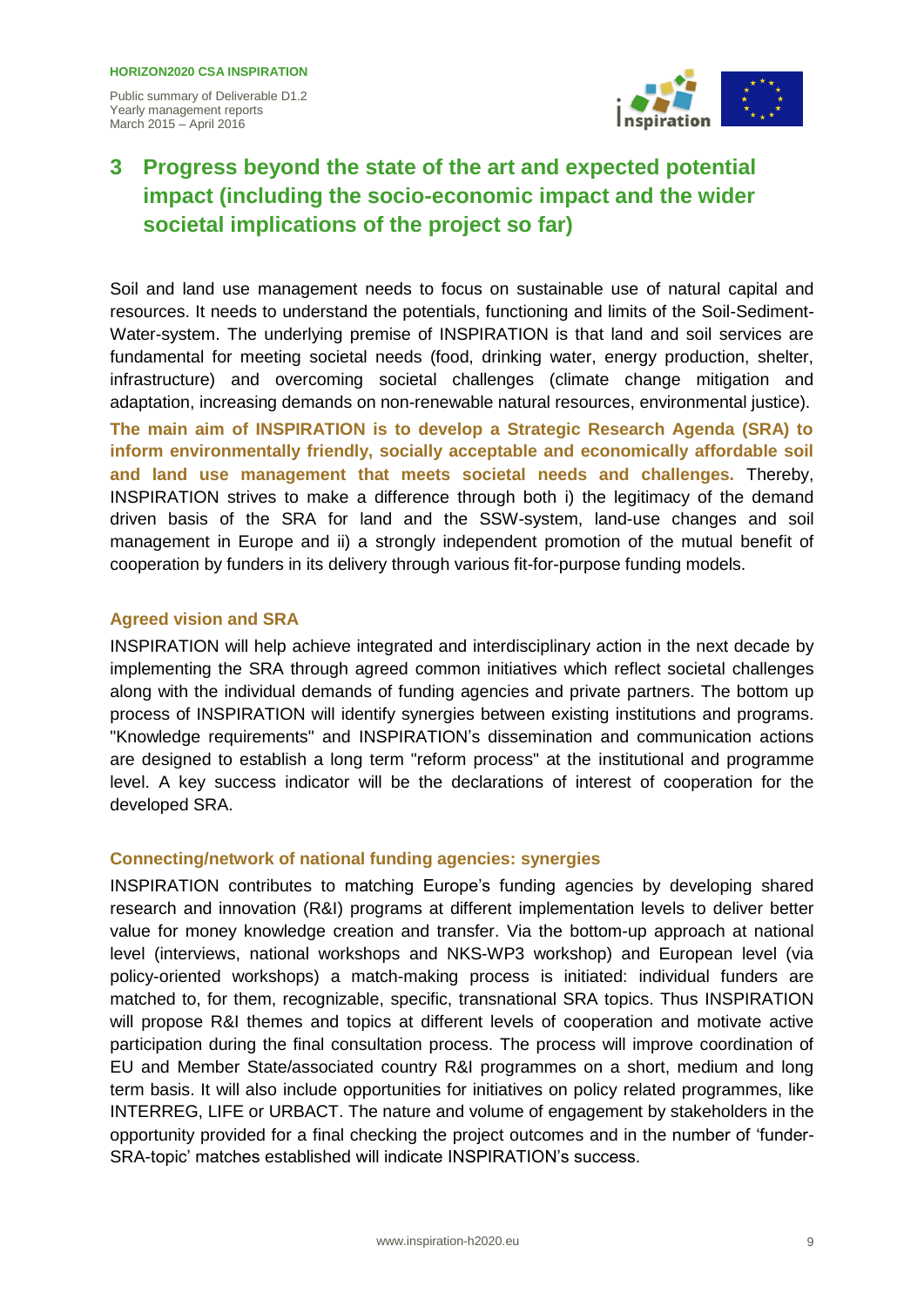

#### **Enhanced impact of research and innovation activities**

Impact will be enhanced by public sector, businesses, industry and general society providing evidence-based policy and R&I priorities. Their involvement as National Key Stakeholders (NKS) all along the INSPIRATION project – from the identification of R&I needs to the consultations for matchmaking the SRA and the funding options – will increase the impact. By mobilizing the relevant actors (NKS) from the early start of INSPIRATION, the awareness for opportunities of the Soil-Sediment-Water-system, land use and soil management to tackle societal challenges and the support, engagement and willingness to contribute to the SRA (on a longer term) are increased and the network and collaboration possibilities are strengthened. This all contributes to the willingness and commitment to implement the SRA after the funding of INSPIRATION as a Coordination and Support Action.

By having interviewed 374 NKS and engaged with more than 450 experts in national workshops in 17 countries simultaneously, a unique overview of national societal challenges and related research questions has been generated. Also the information and experiences on science-policy-interface (SPI) and suggestions for funding possibilities offer great potential for the European research-end-user and funding community to improve current land management practices and exploit opportunities to address related societal challenges.

The success of INSPIRATION in achieving this objective has been indicated already by the actual number of stakeholders from different communities (e.g. funder, end-users, researchers) that have engaged in national interviews and workshops so far. The number of stakeholders participating in the elaboration of the integrated topics and the final verification of the SRA will be a further indicator.

#### **Effective Communication**

Effective internal communication is supported by an intranet and ensured by the open character of the INSPIRATION process and the deep mutual respect among project partners. Effective external communication will be through regular updates of the project website linked with existing high traffic portals and networks in this field, on-going communication with national key stakeholders involved in the national and thematic workshops, an INSPIRATION e-newsletter, webinars and EU info-days promoting the SRA and its implementation. The successfulness of achieving effective communication is indicated by the number of publications, special sessions and key-note speeches by INSPIRATION partners, number of visits on the project website, number of subscribers to the newsletter and attendees at workshops.

#### **Evidence-based policy making, in particular a land-degradation neutral world**

INSPIRATION will formulate the SRA through an open process completed in phases which challenges stakeholders (acting on the numerous sectorial policies – such as spatial planning, agriculture, resource efficiency, biodiversity and green infrastructure or EU cohesion) to work towards achieving a land-degradation neutral world. The relevance and needs of policy will be reflected in the operational work of INSPIRATION through annual meetings and two policy-oriented workshops to take place in the first and third project year. Success will be indicated by the number of countries taking into account the SRA and new funding schemes as well as by the extent of European and international organisations referring to INSPIRATION products in their agenda setting.